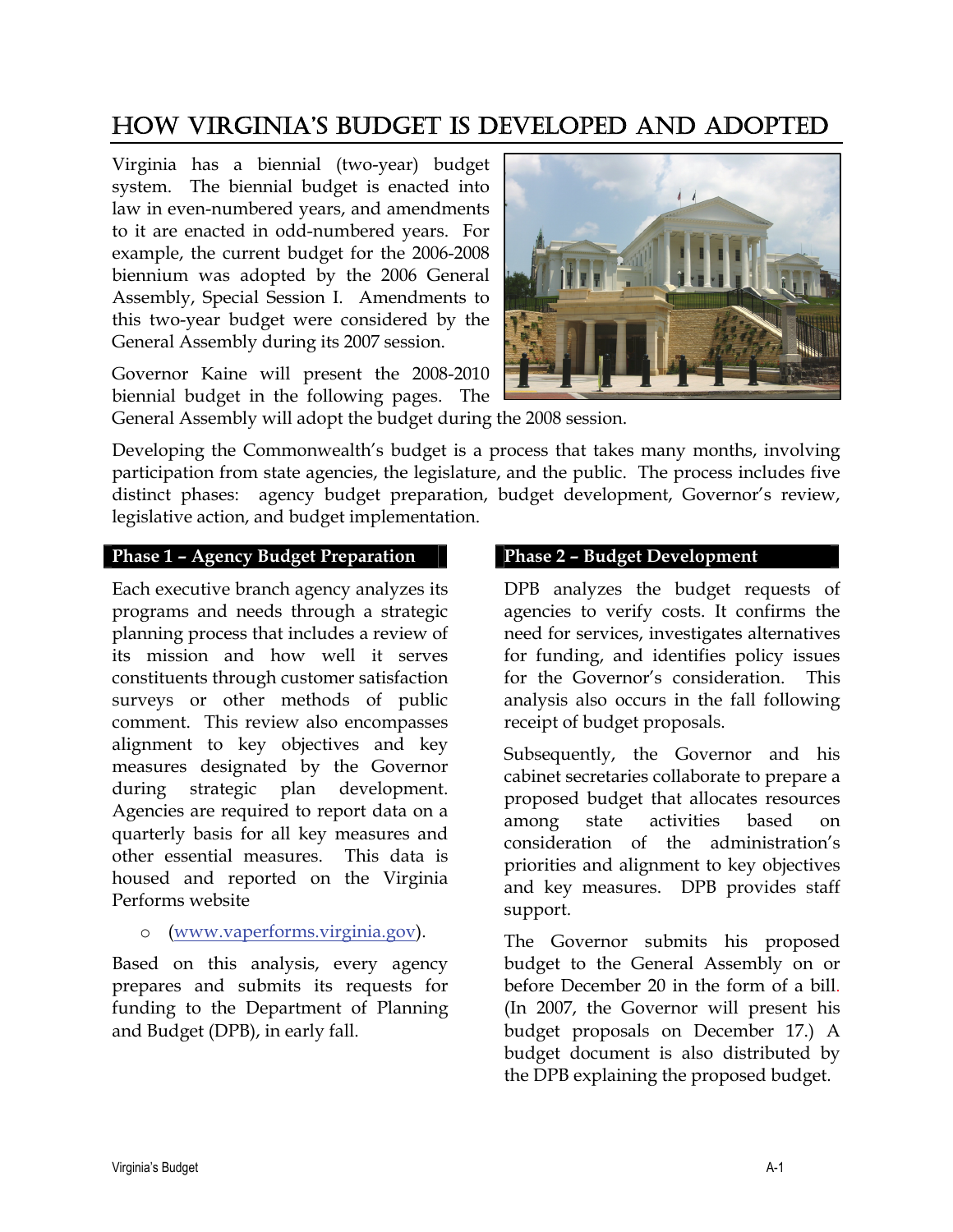#### **Phase 3 – Legislative action**

The General Assembly convenes annually on the second Wednesday of January. In each house, the budget bill is referred to committees which hold public hearings and committee discussions. In the House of Delegates, the House Appropriations Committee reviews the budget bill. In the Senate, the budget bill is referred to the Senate Finance Committee. The committees may introduce amendments to the budget bill.

After review by each of these committees, the amended budget bill is brought to the floor of each house, where other amendments may be made. Each house votes on the amended budget bill. After each house votes on its own version of the budget bill, the bill "crosses over" to the other house where it is again debated and voted on. Before the General Assembly session adjourns, a conference committee resolves any differences between the versions passed by the two houses.

The General Assembly then sends the enrolled Budget Bill to the Governor for his signature.

#### **Phase 4 – Governor's Review**

The Governor reviews the bill passed by the General Assembly. He may sign it, veto the entire bill or certain line items, or recommend amendments. If the Governor vetoes the bill or any items of the bill, it goes back to the General Assembly during a reconvened session in the spring. If he recommends amendments, the bill is returned to the reconvened session for consideration and action by the General Assembly on the Governor's proposed amendments.

#### **Phase 5 – Budget Implementation**

The budget passed by the General Assembly and enacted into law goes into effect on July 1 in even-numbered years and on the date of passage in oddnumbered years. The Commonwealth's 2008-2010 budget will go into effect on July 1, 2008. Any amendments to it that may be passed by the 2009 General Assembly will become effective upon passage.

#### **The Capital Budget Process**

The process for determining the Commonwealth's capital budget follows a slightly different path from development of the operating budget.

Every two years, all state agencies with physical facilities develop a six-year capital outlay plan in which they identify long-term capital requirements. Agencies rank the projects in priority order and justify the need for each with respect to programs and services.

The long-range capital plan assists the Commonwealth in staying within the limits of its self-imposed debt capacity limits. It distinguishes between immediate capital needs and longer-term demands, assesses the state's ability to meet its highest priority capital requirements, and outlines an approach for addressing priorities in terms of costs, benefits, and financing.

DPB analyzes the programmatic need for the projects and assesses the impact that each project will have on future operating costs. The Department of General Services (DGS) reviews budgets and the technical aspects of the requested projects.

After review of agency six-year capital plan submissions and analysis of the need